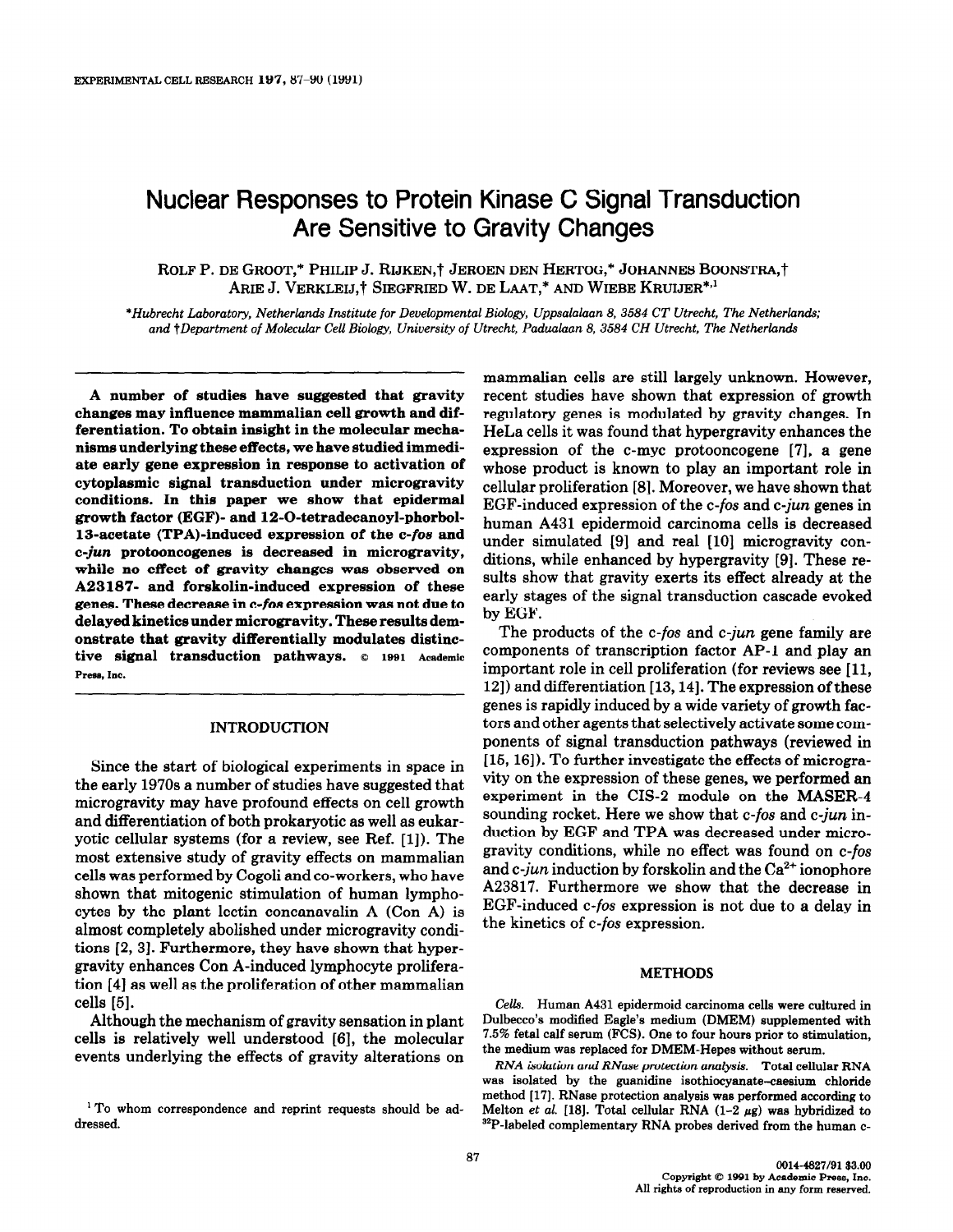

FIG. 1. Gravity alterations differentially modulate distinctive signal transduction pathways. (A) A431 epidermoid carcinoma cells cultured in the sounding rocket  $(0G)$  or in the 1G reference setup  $(1G)$ were treated for 6 min with EGF (100 ng/ml), A23187 (2.5  $\mu$ M), TPA (100 ng/ml), forskolin (10  $\mu$ M), or medium alone (CON 6), after which the cells were lyzed. As control to determine the effect of high G levels reached during the launch of the rocket, cells were lyzed directly after reaching microgravity in the rocket (CON 0). All experiments were performed in duplicate. RNA was isolated and analyzed for c-fos and  $\beta$ -2-microglobulin ( $\beta$ 2M) expression by RNase protection. (B) A subset of RNA samples from A were analyzed for c-jun expression.

fos gene [19]), the human c-jun gene [20], and the human  $\beta$ -2-microglobulin gene [21]. After RNase digestion of the single strand transcripts, protected fragments of 110, 155, and 80 nucleotides are indicative for expression of  $c$ -fos,  $c$ -jun, and  $\beta$ -2-microglobulin, respectively.

Clinostat experiments. For clinostat experiments, a portable fast rotating clinostat developed in cooperation with CCM (Centre for Construction and Mechanization, Nuenen, The Netherlands) was used. All experiments were performed at 60 rotations per minute at 37°C (see also Refs. 19, 10, 321).

MASER-4 sounding rocket experiment. A431 epidermoid carcinoma cells were cultured on coverslips and mounted into the CIS-2 (Cells In Space) plunger box experiment units (CCM, Nuenen) as described previously [10]. The experiment units were assembled in boxes and loaded in the CIS-2 module (Fokker Space and Systems, Amsterdam, The Netherlands) in the payload of the rocket. The temperature of the experiment units remained 37°C during the whole experiment due to active temperature control of the experiment boxes. After microgravity was reached in the rocket, the cells were stimulated with EGF (100 ng/ml), A23187 (2.5  $\mu$ M), TPA (100 ng/ ml), forskolin (10  $\mu$ M), or medium alone by activation of a plunger (see Ref. [lo]). After 6 min, the cells were lyzed in guanidine isothiocyanate by activation of another plunger. After recovery of the payload, RNA was isolated as described above. RNA recovery from the different treatment groups randomly varied between 7 and 9  $\mu$ g.

#### RESULTS

We have previously shown that EGF-induced expression of the c-fos and c-jun protooncogenes was decreased under simulated and real microgravity condi-

tions [9, 10]. To examine whether other signaling pathways leading to the expression of these genes were also sensitive to gravity changes, we performed an experiment on the MASER-4 sounding rocket. A431 epidermoid carcinoma cells were cultured on thermanox coverslips in "plunger box units" [lo]. After microgravity was reached in the rocket, cells were automatically stimulated with EGF, TPA, the  $Ca^{2+}$  ionophore A23187, forskolin, or medium alone for 6 min, after which the cells were lyzed. RNA was isolated after recovery of the rocket and analyzed for the expression of c-fos and cjun. A 1G reference experiment was performed in parallel on the ground using identical hardware. Figure 1A shows that EGF- and TPA-induced c-fos expression was decreased under microgravity conditions (47 and 26%, respectively; Table l), while no effects of microgravity were observed on c-fos expression induced by A23187 or forskolin. No c-fos expression was detected in untreated cells (Con 0 and 6). The expression of the  $\beta$ -2-microglobulin gene, that is not influenced by signal transduction, was not significantly modulated by microgravity (Fig. 1A and Table l), indicating that the observed effects of gravity changes on c-fos expression result from specific modulations of the signal transduction processes induced by EGF and TPA. Although these experiments were only performed in duplicate due to space limitations in the rocket, they are in agreement with previous results from experiments under simulated microgravity conditions reached in a fast rotating clinostat [9, 10] as well as under real microgravity [10]. When the expression of c-jun was studied, similar results were obtained. Figure 1B shows that EGF- and TPA-induced c-jun expression was decreased by microgravity (56 and 51%, respectively; Table l), while A23187-induced c-jun expression was not altered significantly (forskolin was

TABLE 1

Microgravity Effects on c-fos and c-jun Expression

| Stimulus   | 1G/0G Ratio     |                    |               |
|------------|-----------------|--------------------|---------------|
|            | c-fos<br>$I-II$ | $c$ -jun<br>$I-II$ | 62M<br>$I-II$ |
| Con 0      | NC              | NC.                | $0.98 - 1.12$ |
| Con 6      | NC              | NC                 | $1.04 - 1.26$ |
| EGF        | $2.01 - 1.79$   | $2.06 - 2.44$      | $1.01 - 0.89$ |
| A23187     | $1.08 - 1.02$   | $0.89 - 1.01$      | $1.08 - 1.02$ |
| <b>TPA</b> | 1.38–1.32       | $1.94 - 2.16$      | $1.04 - 0.86$ |
| Forskolin  | $0.99 - 0.91$   | ND                 | $1.03 - 1.07$ |

Note. Protected fragments from Fig. 1 were cut out of the gel and counted in a liquid scintillation counter. The ratio of gene expression in  $1G$  and  $0G$  was calculated by dividing the  $1G$  samples (I and II) by the  $0G$  samples (I and II), respectively.  $\beta$ 2M,  $\beta$ -2-microglobulin; NC, not calculated, since no expression of these genes was observed under these conditions; ND, not done; Con 0 and 6, untreated cells lyzed 0 and 6 min after the start of microgravity, respectively.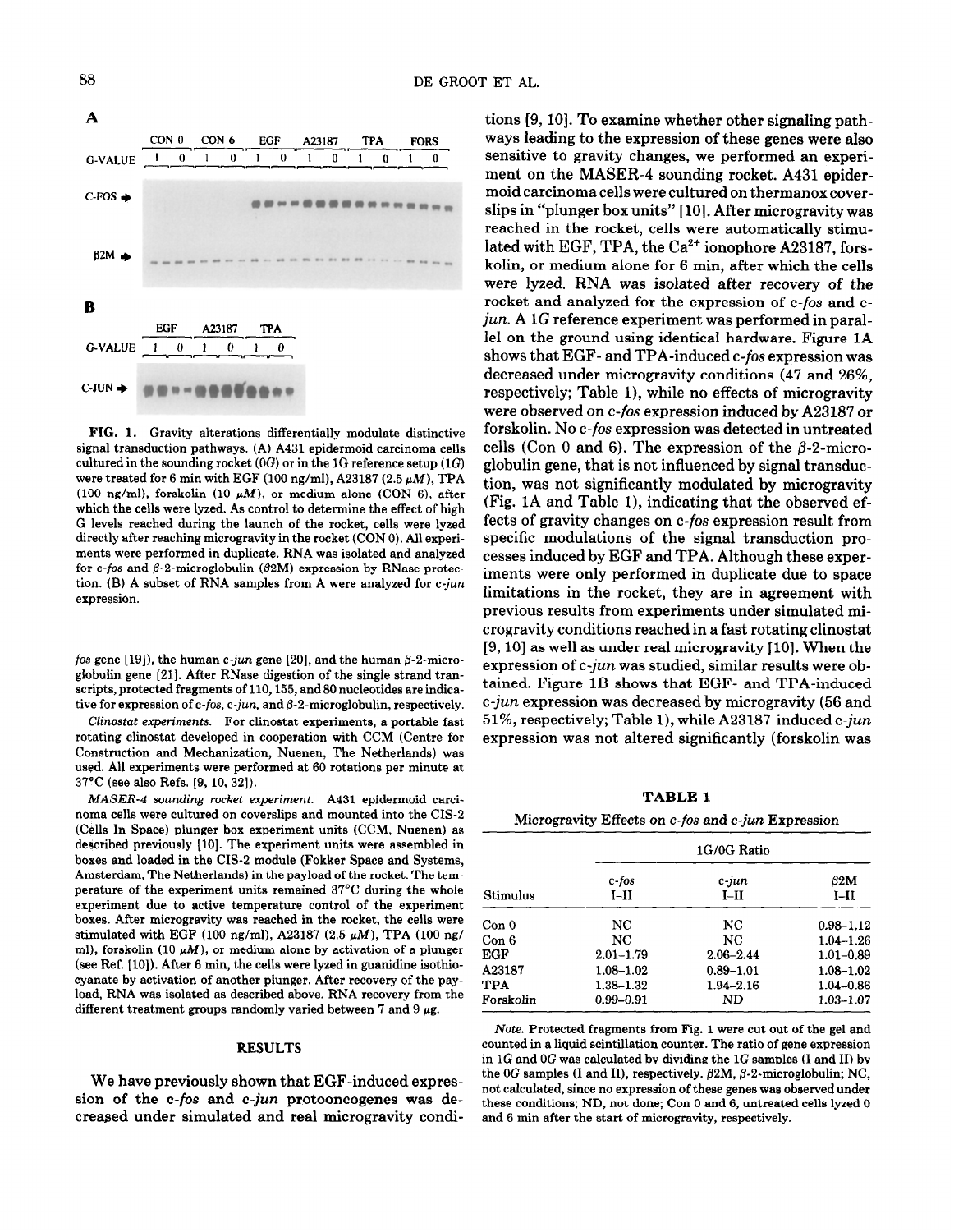

FIG. 2. Simulated microgravity does not influence the kinetics of c-fos expression. A431 epidermoid carcinoma cells cultured in a fastrotating clinostat (OG) or in the 1G reference setup were treated for the indicated times with EGF. RNA was isolated and analyzed for c-fos expression. Protected fragments were cut out of the gel and counted in a liquid scintillation counter. Bars represent the  $1G/OG$ ratio of c-fos expression at the indicated time points after EGF addition and are the mean of six independent experiments. Error bars represent the standard deviation.

not tested, since it does not induce c-jun expression in these cells). These results indicate that the effects of gravity on immediate-early gene expression do not result from a general cellular stress response, but are more likely caused by specific modulations of distinctive signal transduction pathways.

Since these experiments did not address the question of whether under microgravity conditions the induction of c-fos and c-jun was decreased or was delayed compared to the 1G reference, we performed time-course experiments under simulated microgravity in the fast rotating clinostat [32]. Our previous studies have shown that the effects of simulated microgravity c-fos and cjun induction is qualitatively comparable to the effects of real microgravity obtained in a rocket experiment [9, 10]. Therefore, A431 epidermoid carcinoma cells cultured on thermanox coverslips were prerotated for 2 h in a fast rotating clinostat at 60 rpm, after which EGF was added for 10 to 90 min (maximum levels of c-fos expression are reached after 30 min, while after 90 min c-fos expression is decreased to about 20% of its maximal value), after which RNA was isolated and analyzed for c-fos expression by RNase protection analysis. As shown in Fig. 2, the ratio of c-fos expression under  $1G$ conditions and under simulated microgravity (OG) conditions was significantly larger than 1 for all the time points tested, indicating that simulated microgravity does not delay the kinetics of EGF-induced c-fos expression, but decreases the level of expression of this gene.

# **DISCUSSION**

EGF exerts its effect through binding to its plasmamembrane-located receptor, followed by a rapid activation of an intracellular signal transduction cascade (reviewed in [22]). Since activation of protein kinase C (PKC), the natural receptor for TPA, is one of the key events in this signal transduction cascade, our results suggest that PKC or a PKC-modulated protein may be one of the cell targets for gravity alterations. By contrast, the rise in intracellular  $Ca^{2+}$  concentration induced by both EGF and A23187 is not likely to be modulated by gravity changes. Forskolin-induced changes in gene expression are mediated by protein kinase A (PKA), which does not share common second messengers with PKC in its signal transduction cascade. Interestingly, recent experiments by Limouse et al. (33) show that the production of interleukins (IL-l and IL-2) by T lymphocytes and monocytes in response to TPA is almost completely decreased under long-duration microgravity conditions (12 h), while IL production induced by cell-to-cell contacts was not gravity-dependent (accompanying paper). Combined with our data, these results strongly suggest PKC or one of its down-stream targets in gravity-dependent modulations of mammalian signal transduction, although we did not observe a complete inhibition of TPA-induced gene expression, probably due to the short exposure to microgravity (6 min).

At present, we can only speculate about the gravitysensitive component in the PKC signaling pathway. However, we have previously shown that the activity of the c-fos serum-response element (SRE) is decreased under simulated microgravity conditions [10]. Interestingly, this element mediates c-fos induction by EGF as well as by TPA [23-261. By contrast, A23187 and forskolin induce c-fos expression through regulatory sequences distinct from the SRE 127-281. The SRE binds at least three different proteins, of which p67-SRF seems to be responsible for activating c-fos expression in response to EGF [29]. Treatment of cells with EGF or serum leads to a rapid phosphorylation of SRF, which is suggested to be of major importance for transcriptional activation of c-fos [30]. Since our results clearly demonstrate that SRE-dependent c-fos induction is sensitive to gravity alterations, it seems likely that PKC-activated events leading to phosphorylation of SRF might be one of the processes influenced by altered gravity conditions.

The products of the c-fos and c-jun genes are implicated in the regulation of mammalian cell proliferation and differentiation [11-14]. A number of previous studies have demonstrated effects of gravity changes on cellular proliferation and differentiation [2-4, 311. It is therefore tempting to speculate that gravity-dependent modulations of c-fos and c-jun expression may play a role in these processes. In this respect it is noteworthy to mention that stimulation of lymphocyte proliferation by Con A, a process that is highly sensitive to gravity changes  $[2-4]$ , is preceded by the induction of c-fos and